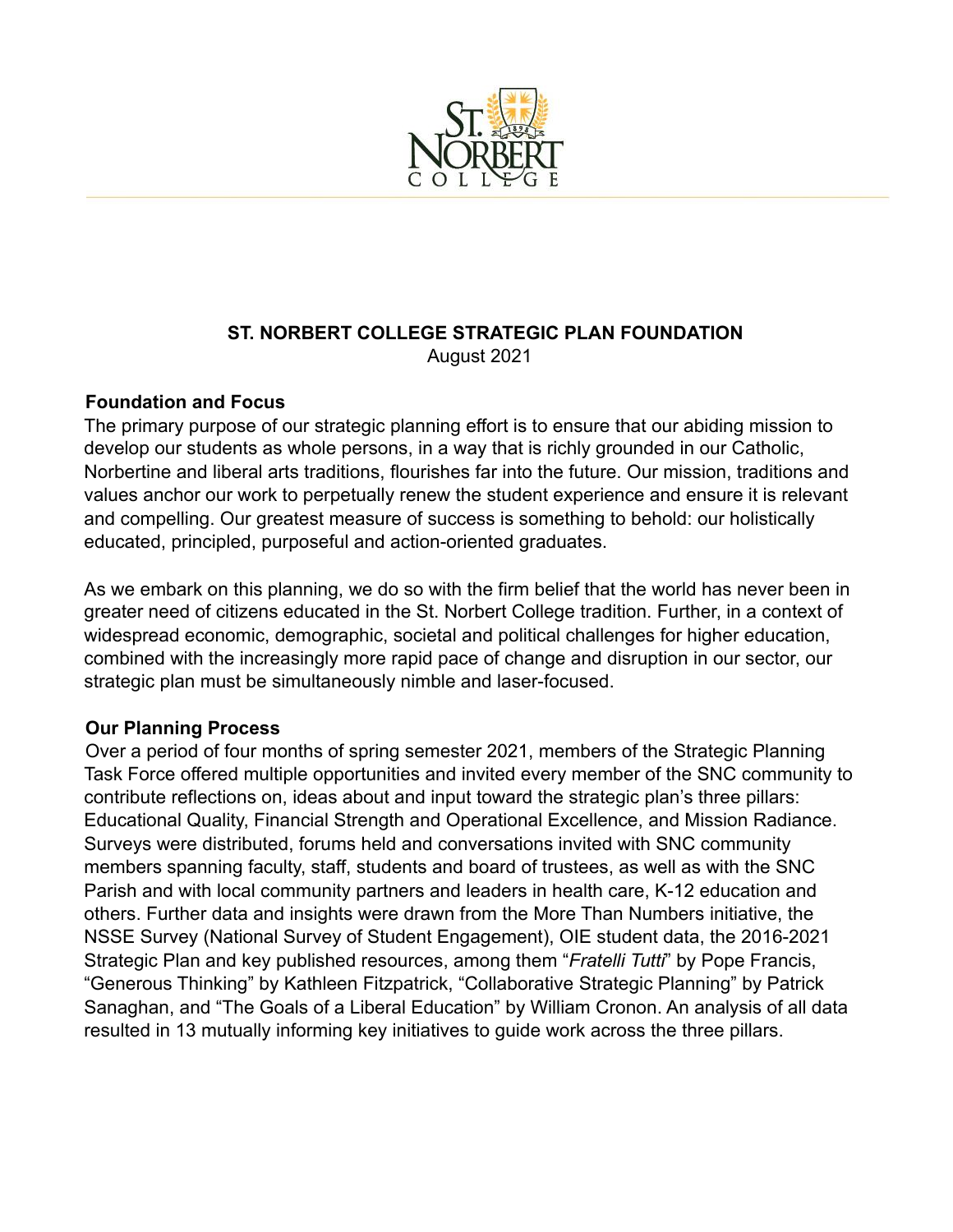## **Three Pillars and Key Initiatives**

### **1. Educational Quality**

The essence of our mission is to offer a vibrant, holistic, and engaging educational experience for students. Continual renewal and investment in the student experience – the curricular and co-curricular – is foundational to offering a high quality education and producing meaningful outcomes. Developing centers of excellence and endowed chairs, in support of the educational experience of students, will help raise the reputation of St. Norbert College.

Key Initiatives:

- **a. Offer an Integrated and Impactful SNC Signature Student Experience** The SNC Signature Student Experience reflects our mission commitment to the holistic development of our students, is rooted in experiential learning, and leads to the integration of disciplines and perspectives. Further investment will enhance our primary aim of preparing students for a purposeful life serving the Common Good. Components of this initiative include:
	- Mission-centered First-Year Seminar and First-Year Experience program
	- Expansion of existing experiential and high-impact learning offerings (e.g., study abroad and global immersion, service-learning course offerings, collaborative research experiences, faith and spiritual development, internships, leadership development, and service and volunteer experiences)
	- Vibrant residential educational experience
	- Impactful and visible programs for career development, meaningful student work and vocation exploration
	- Advance the diversity, equity, inclusion and belonging (DEIB) work rooted in the curriculum and co-curriculum
	- Complete the implementation of Wellness by Design, including an integrated approach to wellness offerings for students, faculty and staff
	- Enhance strategies to support the college's culture of assessment

### **b. Develop a Center for Teaching, Learning & Norbertine Pedagogy**

The center will provide critical support for faculty, staff and students by bringing together teaching and learning pedagogical development work, academic advising, select high-impact practices, instructional design, assessment, faculty and staff development (including offerings for mission, DEIB, and teaching and learning outcomes), and our recognition programs. The center will be distinctive and profoundly impactful as it will be built on the foundational elements of our mission: Catholic, Norbertine and liberal arts.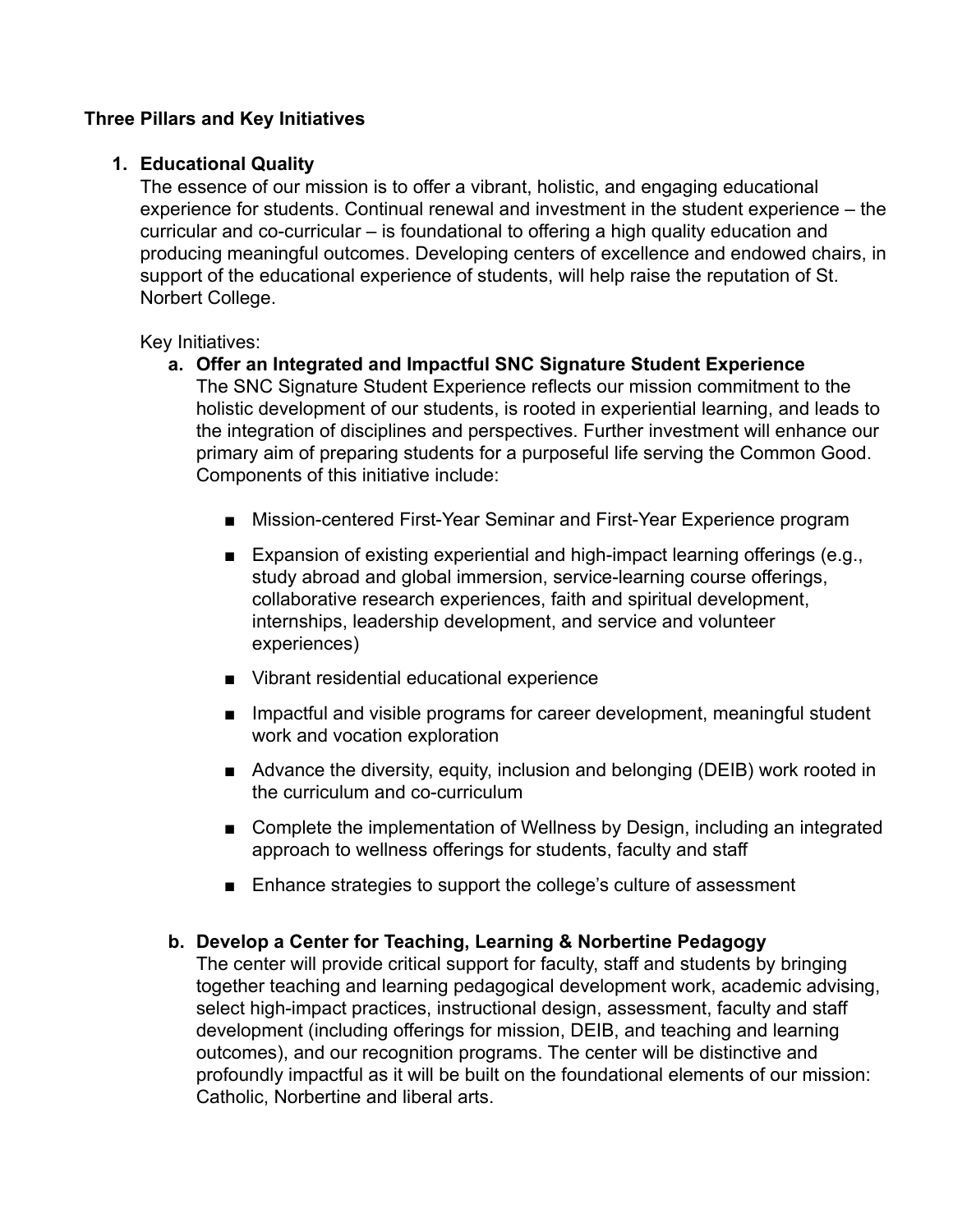### **c. Develop a Center for Entrepreneurship**

This multidisciplinary center, drawing from our rich liberal arts tradition, will help further position St. Norbert College to attract and educate the next generation of innovative leaders and entrepreneurs. The center will include curricular innovation (major and minor in entrepreneurship) and co-curricular offerings (pitch contests, start-up workshops and clinics, speaker series). This center will engage faculty, staff and students across a wide range of academic areas. Students interested in consulting, freelancing, taking over family businesses and other forms of self-employment also are likely participants.

### **d. Ensure Curricular and Co-curricular Program Balance and Innovation**

Develop a system, with a spirit of innovation, to support the continual renewal and reinvestment of the student learning experience. This initiative will include launching new programs; reinvesting in existing programs in need of renewal; exploring new program offerings which align with mission, market opportunities, faculty expertise and interest, and student learning needs; and, evaluating and seeking opportunities to serve new markets, multiple degree levels, a variety of instructional delivery modalities, and post baccalaureate partnerships with other institutions of higher education.

### **2. Financial Strength and Operational Excellence**

Essential for St. Norbert College as a thriving institution in the post-pandemic era will be strong financial management; strategic enrollment planning and healthy enrollments; successful fundraising; contemporary investment in technology; a vibrant, educationally aligned and environmentally responsive campus ecosystem; and superior operations.

Key Initiatives:

- **a.** Continue to invest in our **Strategic Enrollment Management** plan, one designed to identify, enroll, retain and graduate students in an increasingly more competitive market.
- **b.** Successfully complete our **Support What Matters** campaign.
- **c.** Further develop and refine our **Financial Planning and Analysis** infrastructure, systems and processes to support a high level of operational excellence, sustained financial health, superior educational programming and pursuit of our mission.
- **d.** Extend our investment in **Technology Integration and Digital Transformation** to support our educational purposes (teaching and learning), nimble financial and leadership strategies, vibrant mission-centered community, and operational excellence.
- **e.** Develop and implement a **Campus Master Plan** (CMP) to align our physical facilities and ecosystem with our programmatic values and emphasis. Such a CMP prioritizes retention, is student-experience driven, advances sustainability and is financially prudent.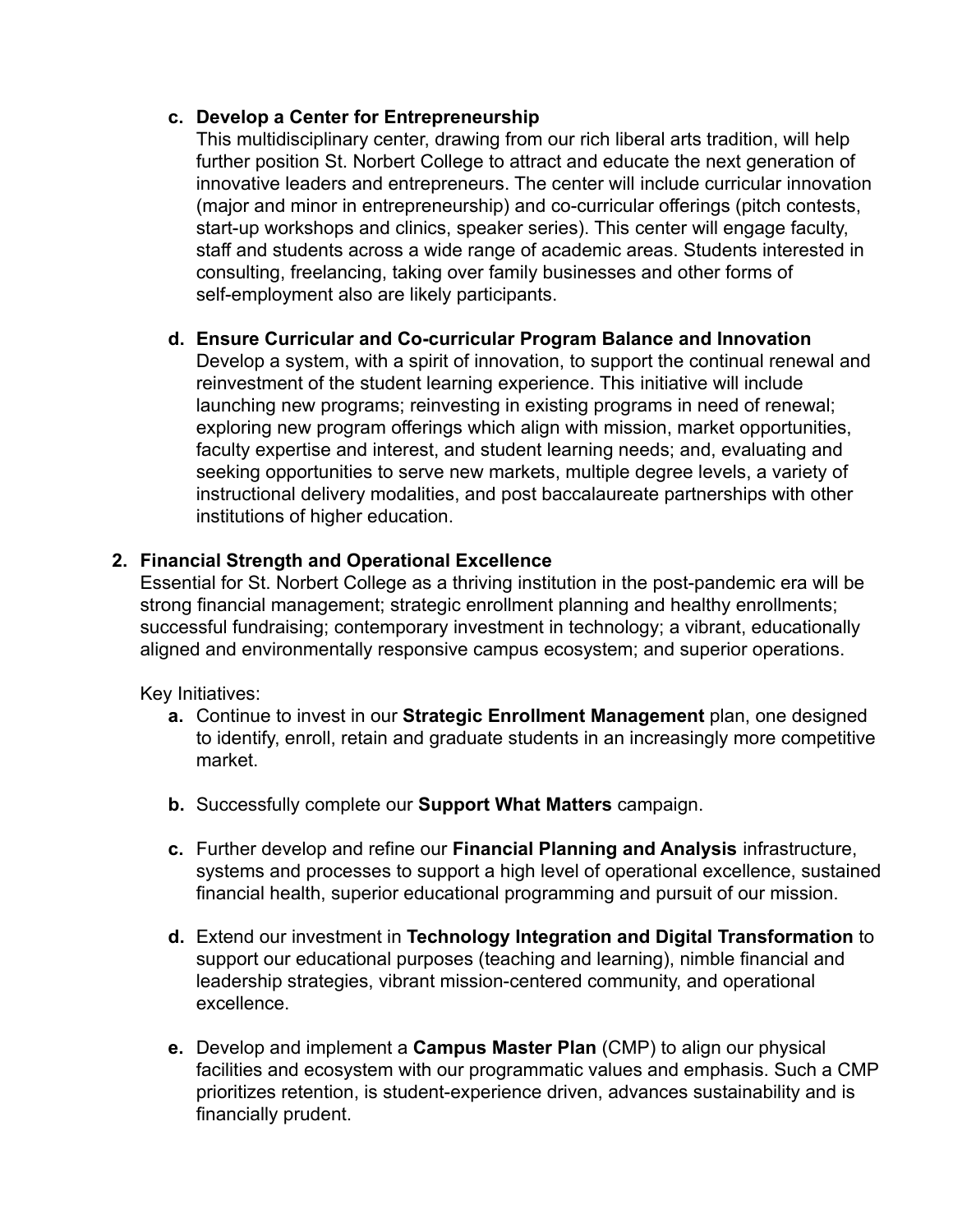#### **3. Mission Radiance**

The entire college community will continue to advance and amplify our institutional traditions of mission in increasingly more contemporary, relevant and impactful ways. The core of this effort is to achieve a fuller understanding and integration of the Catholic, Norbertine and liberal arts elements of our mission with the student experience and with the experience of working at the college. We will build on a strong history of mission integration, our faithful stewardship of mission, and an already healthy understanding and practice of mission.

Key Initiatives:

**a. Hiring, Onboarding, and Faculty and Staff Development for Mission** Building from current efforts, further develop and implement a comprehensive and integrated program for hiring and onboarding for mission, which fully articulates mission traditions and supports student learning, a healthy workplace and our educational purposes.

Offer a professional development program to advance our mission traditions of Catholic, Norbertine and liberal arts. Possible topics include: Catholic intellectual tradition (CIT), Catholic social teaching tradition (CST); Norbertine values of *stabilitas loci*, *actio*, *contemplatio*, *communio*, peace and justice, and radical hospitality; and our liberal arts tradition, which calls us to help students realize explicit learning outcomes; to dialogue with diverse cultures, perspectives and beliefs; and become responsible members of society.

### **b. Sustainability**

Working with the Environmental & Sustainability Advisory Committee, the college will advance our efforts to reflect our mission and responsibility to environmental stewardship and the Common Good. Toward this end, we will incorporate this foundational responsibility, a platform set forth by Pope Francis in his encyclical, "*Laudato Si*," in the educational experience of our students (FYS, FYE, clubs and organizations, service and volunteer programs, programs of study, etc.); the facilities and operations of the college, including the Campus Master Plan; and via community engagement toward producing economic and social justice in our community, as well as in De Pere and northeast Wisconsin.

### **c. A Community Committed to Human Flourishing**

Given the realities of our time – a world emerging from a pandemic and struggling to overcome racial injustice, political strife and human suffering – St. Norbert College will be a model for the world as we seek to uphold the dignity of each person and provide an educational experience and work environment that promotes human flourishing. To this end, we will provide regular ritual, programs and educational opportunities to lament pain, suffering and injustice while we work to radiate our mission. We will use the rich resources of our mission to lament with hope and develop new community expectations for how we can enhance student learning, work environments and the vibrancy of our community and mission.